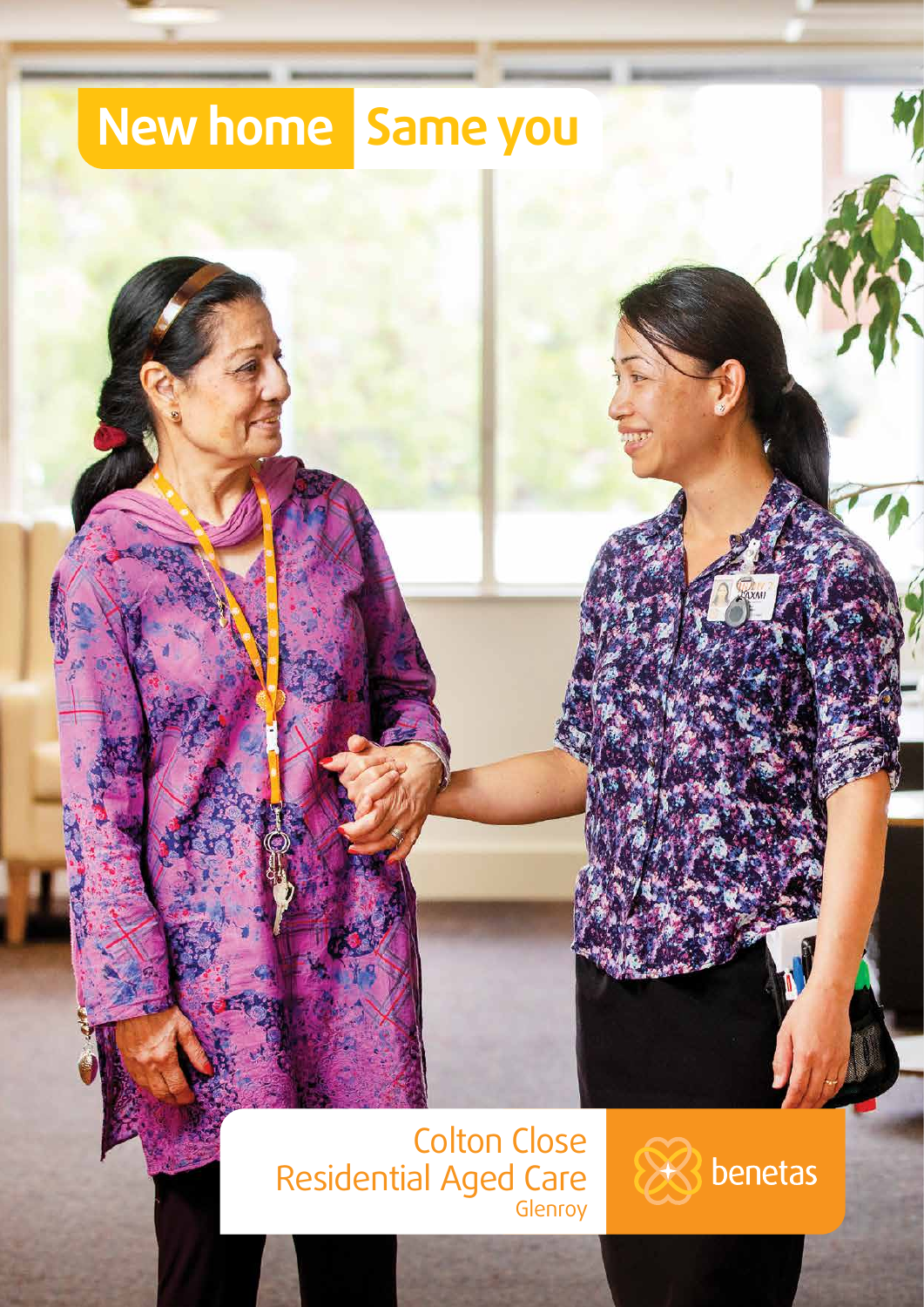## **Colton Close**  Residential Aged Care

At Benetas we understand that everyone is different, which is why we have developed a new and exciting way of providing aged care. This fresh, innovative approach will allow the residents of Colton Close more individual freedom to choose how they live each day.

Colton Close provides individual, tailored support to each resident by clinically qualified, experienced staff 24 hours a day, seven days a week. Part of the Glenroy community for over 30 years, Colton Close supports each resident to remain connected with their local community.

#### **Dedicated Care and Support**

Our staff are focused on our residents and guided by our values of respect, responsibility, community and spirit.

The relationship between our residents and staff is important to us, and the bonds that form are strong and trusting, this is reflected through the care given by our staff. The care team will know each resident's likes, and dislikes, personal preferences and daily routine.

Registered and enrolled nurses are also available within the home for clinical support at any time, day or night.

#### **Lifestyle**

We know how important it is for residents to maintain connection with friends and family as well as the broader local community. Our staff will support residents in whatever their interest may be and provide encouragement to continue to pursue existing hobbies or take up new ones.

Each resident have the choice to participate in a variety of social and leisure activities. We organise regular excursions on the Benetas Colton Close bus to a variety of locations including the National Gallery and Williamstown. We also have musicians, a movie theatre, exercise classes and regular 'happy hour' social evenings, which visitors are more than welcome to enjoy as well.

#### **Hospitality**

At Benetas Colton Close we are proud of the delicious, healthy meals we prepare for residents. Cooks work closely with nutritionists and dietitians to ensure all meals prepared fulfil nutrition requirements. We use fresh produce in all our kitchens and cater to cultural and religious requirements, and aim to please all individual tastes.

In-house laundry and cleaning services keep your new home fresh and comfortable.

#### **Pastoral Care**

Our team provide care with sensitivity to support your emotional and spiritual needs. We also employ a professional team of non-denominational Pastoral Care Practitioners for additional support.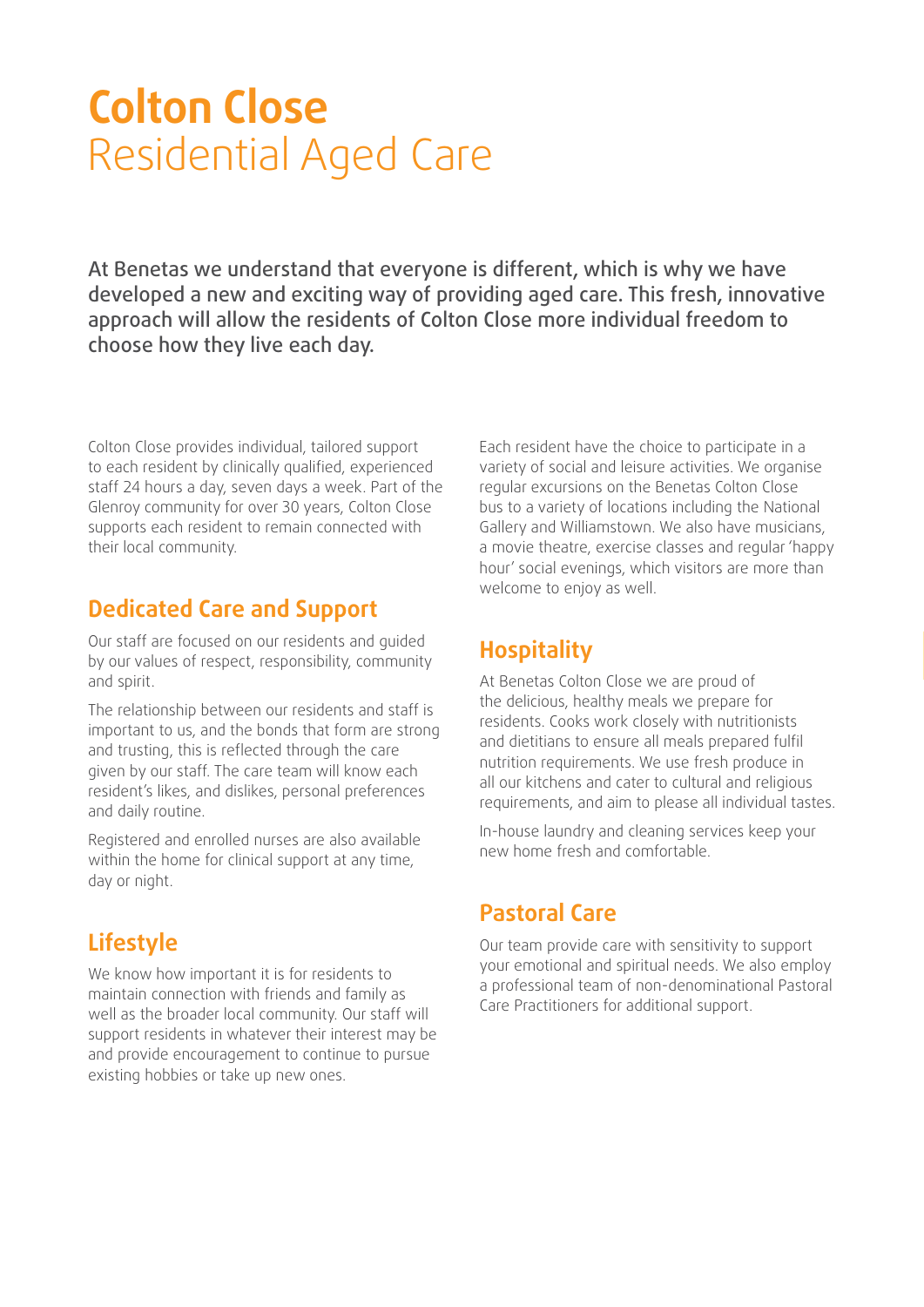

#### **Colton Close at a Glance**

- Part of the Glenroy community since 1980
- Beautiful range of internal and external courtyards
- 24/7 Registered Nursing
- Visiting medical specialists and healthcare specialists
- Specialised nursing care
- Vibrant lifestyle program with regular outings
- Art and craft room
- Hairdressing salon
- Wellness centre
- Cinema and Library lounge
- Delicious meals prepared fresh on-site
- Pet friendly